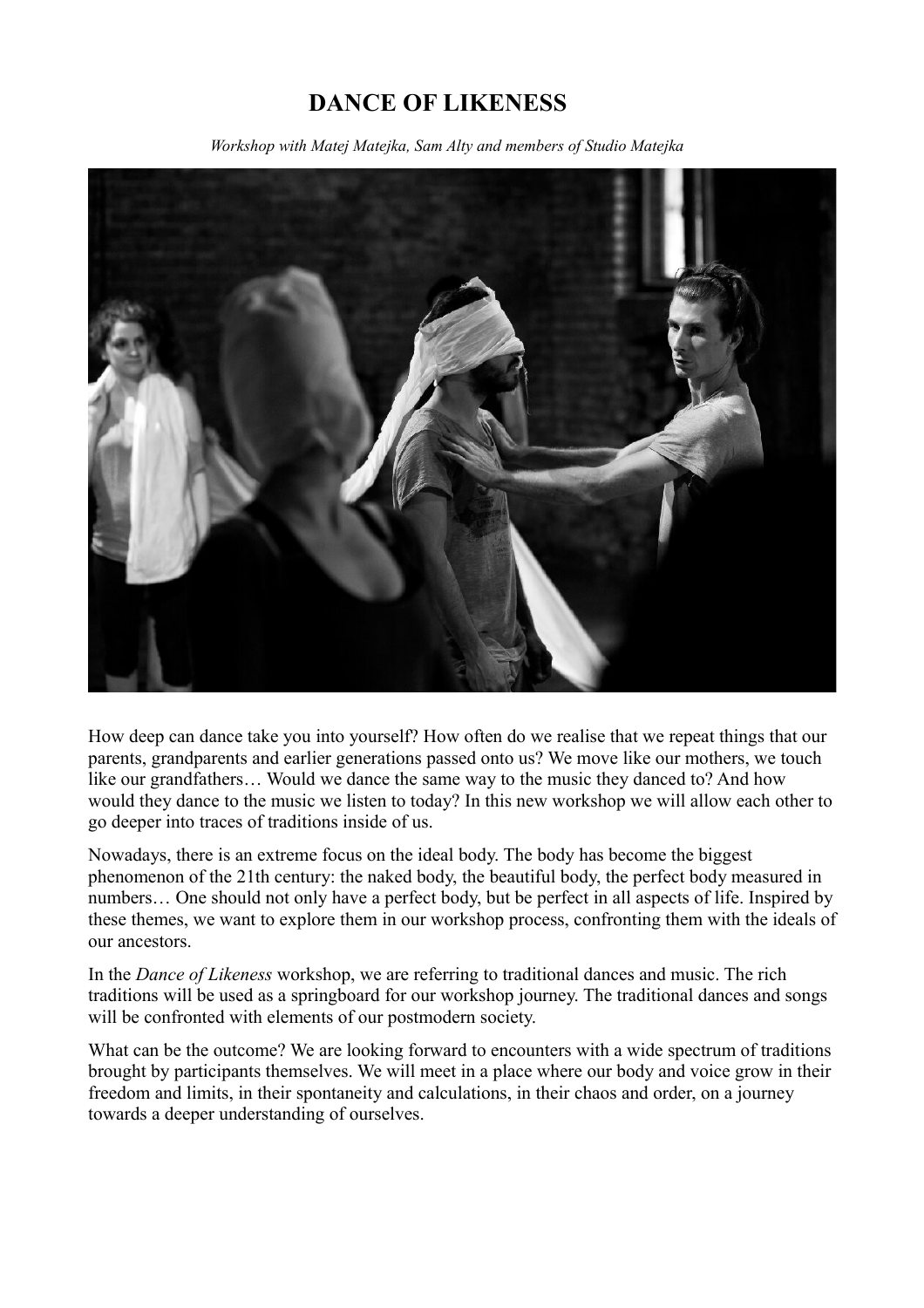

## **We will focus on:**

•personal reflection on your traditions

•postmodern and past cultural codes of movement and sound

•participants' dance, movement and singing traditions

•disappearing practices, rituals and occupations

## **Participants will be introduced to elements of:**

•a respectful and focused working environment

•building a personal, daily physical practice for the body and voice

•sensitivity and listening through partner and group relations

•awakening the anatomy of the body to develop readiness for action

•a physical approach to voice

•transformation from physical/vocal training into creative improvisation

•composition of physical and musical structures

This work session is targeted towards practitioners with an interest and experience in theatre, dance or physical performance. It is open to both professional actors and dancers willing to explore less common fields of physical expression. This challenge requires serious focus and precision from all engaged in the work.

The workshop will be held in English. As the practice is based on the platform of listening and communication through the body and intuitive experience, verbal explanation will be kept to a minimum.